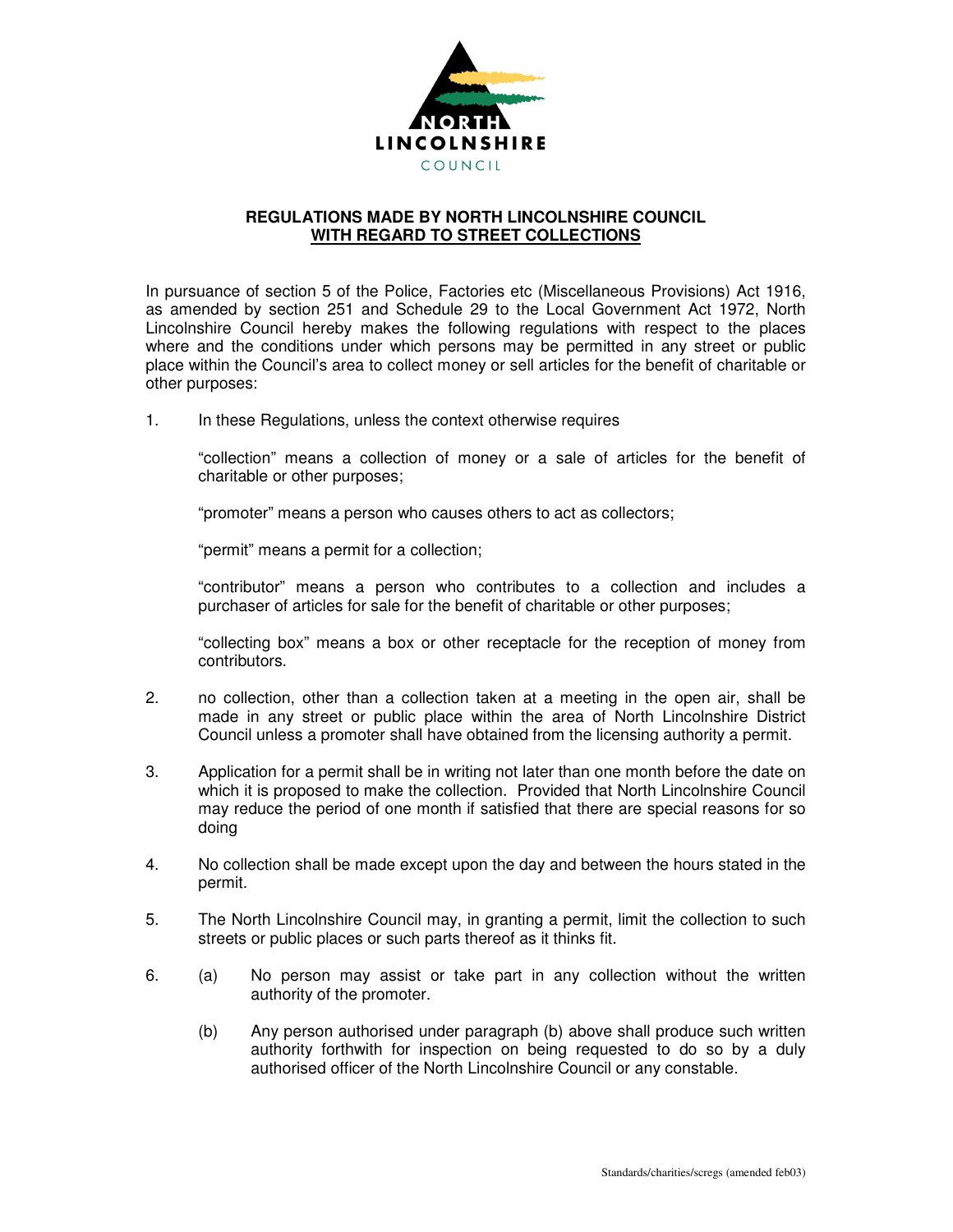- 7. No collection shall be made in any part of the carriageway of any street that has a footway. Provided that the licensing authority may, if it thinks fit, allow a collection to take place on the said carriageway where such collection has been authorised to be held in connection with a procession.
- 8. No collection shall be made in a manner likely to inconvenience or annoy any person.
- 9. No collector shall importune any person to the annoyance of such person.
- 10. While collecting:
	- (a) a collector shall remain stationary; and
	- (b) a collector or two collectors together shall not be nearer to another collector than 25 metres:

Provided that the North Lincolnshire Council may, if it thinks fit, waive the requirements of this Regulation in respect of a collection that has been authorised to be held in connection with a procession.

- 11. No promoter, collector or person who is otherwise connected with a collection shall permit a person under the age of sixteen years to act as a collector. Provided that the North Lincolnshire Council may permit persons of fourteen years of age or more to act as collectors where it is satisfied that it is reasonable in the circumstances of a particular collection and that collectors under sixteen years of age will be accompanied by an adult.
- 12. (1) Every collector shall carry a collecting box.
	- (2) All collecting boxes shall be numbered consecutively and shall be securely closed and sealed in such a way as to prevent them being opened without the seal being broken.
	- (3) All money received by a collector from contributors shall immediately be placed in a collecting box.
	- (4) Every collector shall deliver, unopened, all collecting boxes in his possession to a promoter.
- 13. A collector shall not carry or use any collecting box, receptacle or tray, which does not bear displayed prominently thereon the name of the charity or fund which is to benefit nor any collecting box which is not duly numbered.
	- (1) Subject to paragraph (2) below a collecting box shall be opened in the presence of a promoter and another responsible person.
	- (2) Where a collecting box is delivered, unopened, to a bank, it may be opened by an official of the bank.
	- (3) As soon as a collecting box has been opened, the person opening it shall count the contents and shall enter the amount with the number of the collecting box on a list which shall be certified by that person.
- 14. (1) No payment shall be made to any collector.